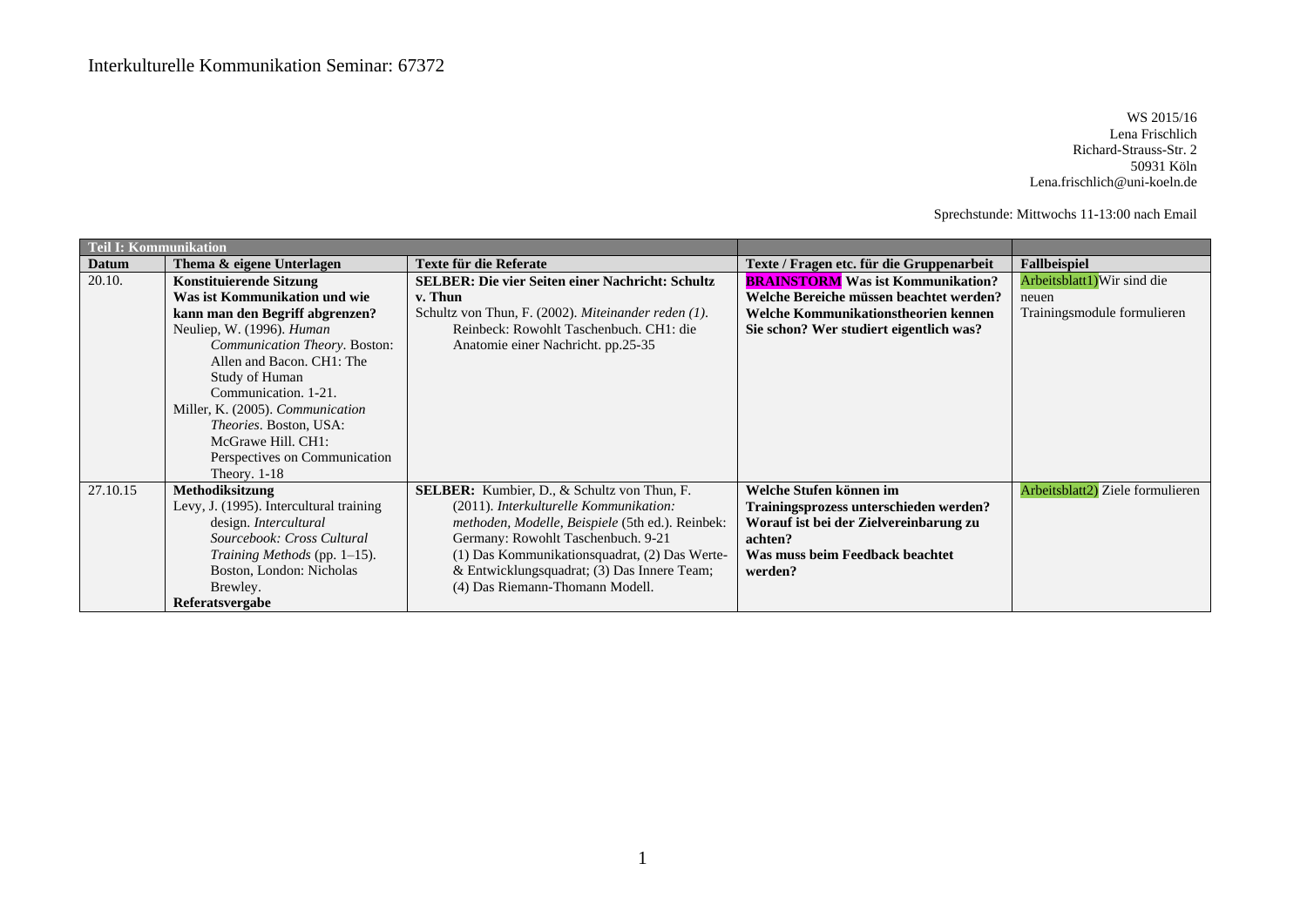| <b>Datum</b> | Thema & eigene Unterlagen                     | Texte für die Referate                                                                                                                                | Texte / Fragen etc. für die Gruppenarbeit                                                                                                                                 | <b>Fallbeispiel</b>          |
|--------------|-----------------------------------------------|-------------------------------------------------------------------------------------------------------------------------------------------------------|---------------------------------------------------------------------------------------------------------------------------------------------------------------------------|------------------------------|
| 03.11.15     | Kommunikation Grundlagen 1:                   | Miller, K. (2005). Communication Theories. Boston,                                                                                                    | Hofstede, G. J., Pedersen, P. B., & Hofstede,                                                                                                                             | http://youtu.be/5JL1sp5XS-U  |
|              | Organisation Schema, Attribution,             | USA: McGrawe Hill. CH 6: Theories of                                                                                                                  | G. (2002). Exploring Culture. Boston,                                                                                                                                     | (Hlelong)                    |
|              | Narration,                                    | symbolic organization. 84-103 (20)                                                                                                                    | London: Nicholas Brewley."What do                                                                                                                                         | http://youtu.be/dvNEg8NNOc   |
|              |                                               | Vertiefung: Narrative                                                                                                                                 | you see" p.7-16                                                                                                                                                           | 4 (Münchner begrüßen         |
|              |                                               | Oliver, M. B., Dillard, J. P., Bae, K., & Tamul, D. J.                                                                                                | Die Vorurteile gehen über Bord. (2015,                                                                                                                                    | Flüchtlinge)                 |
|              |                                               | (2012). The effect of narrative news format on                                                                                                        | August 15). Süddeutsche Zeitung                                                                                                                                           | https://www.youtube.com/watc |
|              |                                               | empathy for stigmatized groups. Journalism &                                                                                                          | Magazin. Retrieved from http://sz-                                                                                                                                        | $h?v = PtkE1Cvlp3g$          |
|              |                                               | Mass Communication Quarterly, 89, 205-224.                                                                                                            | magazin.sueddeutsche.de                                                                                                                                                   |                              |
|              |                                               | doi:10.1177/1077699012439020 (20)                                                                                                                     |                                                                                                                                                                           |                              |
|              |                                               | [40]                                                                                                                                                  |                                                                                                                                                                           |                              |
| 10.11.15     | <b>Kommunikation Grundlagen 2:</b>            | Miller, K. (2005). Communication Theories. Boston,                                                                                                    | Dix It Drei Runden                                                                                                                                                        | Kumbier, D., & Schultz von   |
|              | <b>Produktion</b>                             | USA: McGrawe Hill. CH 7: Theories of message                                                                                                          | Deutschland<br>$\bullet$                                                                                                                                                  | Thun, F. (2011).             |
|              | <b>Konstruktivismus</b>                       | production. Pp. 104-123 (19)                                                                                                                          | Flüchtlinge<br>$\bullet$                                                                                                                                                  | Interkulturelle              |
|              | <b>Action Assembly</b>                        | Vertiefung: Konstruktivismus                                                                                                                          | Gemeinschaft<br>$\bullet$                                                                                                                                                 | Kommunikation:               |
|              | <b>Goals &amp; Planning</b>                   | Griffin, E. (2003). Constructivism of Jesse Dehlia. A                                                                                                 |                                                                                                                                                                           | methoden, Modelle,           |
|              |                                               | First Look at Communication Theory (pp. 97–                                                                                                           |                                                                                                                                                                           | Beispiele (5th ed.).         |
|              |                                               | 109). Boston, USA: McGraw-Hill. (13)                                                                                                                  |                                                                                                                                                                           | Reinbek: Germany:            |
|              |                                               | Stern, M. J., Powell, R. B., & Ardoin, N. M. (2010).                                                                                                  |                                                                                                                                                                           | Rowohlt                      |
|              |                                               | Evaluating a constructivist and culturally                                                                                                            |                                                                                                                                                                           | Taschenbuch.170-186          |
|              |                                               | responsive approach to environmental education                                                                                                        |                                                                                                                                                                           | [So war ich nicht, so        |
|              |                                               | for diverse audiences. The Journal of                                                                                                                 |                                                                                                                                                                           | bin ich nicht: die           |
|              |                                               | Environmental Education, 42(2), 109-122.                                                                                                              |                                                                                                                                                                           | Entdeckung der               |
|              |                                               | doi:10.1080/00958961003796849 (14)                                                                                                                    |                                                                                                                                                                           | Rigidität]                   |
|              |                                               | [46]                                                                                                                                                  |                                                                                                                                                                           |                              |
| 17.11.15     | <b>Kommunikation Grundlagen 3:</b>            | Miller, K. (2005). Communication Theories. Boston,                                                                                                    | Kohls, L. R., & Knight, J. M. (1994).                                                                                                                                     |                              |
|              | Verarbeitung                                  | USA: McGrawe Hill.CH 8: Theories of message                                                                                                           | Developing Intercultural Awareness                                                                                                                                        |                              |
|              | <b>Cognitive Dissonance</b><br>$\bullet$      | processing. pp.124-143 $(20)$                                                                                                                         | (2nd ed.). Boston, London: Nicholas                                                                                                                                       |                              |
|              | <b>Theory of Reasoned Action</b><br>$\bullet$ | <b>Vertiefung Persuasion und Social Judgement</b>                                                                                                     | Brewley. Resource 13. Reflective                                                                                                                                          |                              |
|              | <b>Social-Judgement</b><br>$\bullet$          | Cui, G., Yang, X., Wang, H., & Liu, H. (2012).                                                                                                        | mirror exercise. p.71                                                                                                                                                     |                              |
|              | $\bullet$                                     |                                                                                                                                                       |                                                                                                                                                                           |                              |
|              | $\bullet$                                     |                                                                                                                                                       |                                                                                                                                                                           |                              |
|              |                                               |                                                                                                                                                       |                                                                                                                                                                           |                              |
|              |                                               |                                                                                                                                                       |                                                                                                                                                                           |                              |
|              | <b>ELM</b><br><b>HSM</b>                      | Culturally incongruent messages in international<br>advertising. Joournal of Advertising, 31(3), 37–<br>41. doi:10.2501/IJA-31-2-355-376 (21)<br>[41] | Schultz von Thun, F. (2002). Miteinander<br>reden (1). Reinbeck: Rowohlt<br>Taschenbuch. CH2: Mit vier Ohren<br>empfangen. Daraus 2.2 Einseitige<br>Empfangsgewohnheiten. |                              |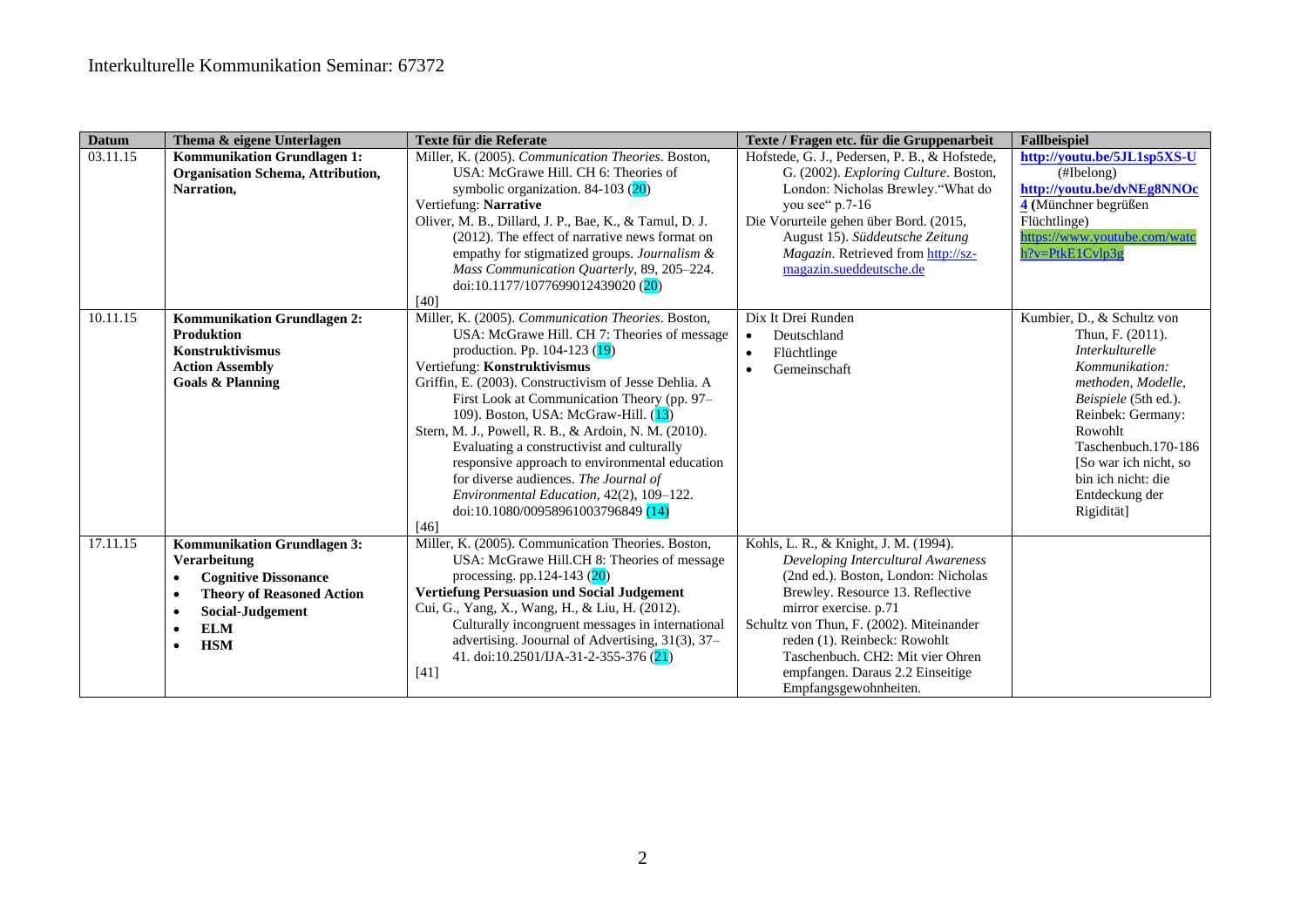| <b>TEIL II: Kultur</b> |                                     |                                                                                       |                                               |                               |
|------------------------|-------------------------------------|---------------------------------------------------------------------------------------|-----------------------------------------------|-------------------------------|
| Datum                  | Thema & eigene Unterlagen           | Texte für die Referate                                                                | Texte / Fragen etc. für die Gruppenarbeit     | <b>Fallbeispiel/Filmszene</b> |
| 24.11.15               | Kultur Grundlagen 1                 | Markus, H. R., & Kitayama, S. (2010). Cultures and                                    | Kohls, L. R., & Knight, J. M. (1994).         | Kein Fallbsp. weil lange      |
|                        | Self-construal & cultural values    | selves: A cycle of mutual constitution.                                               | Developing Intercultural Awareness            | Simulation                    |
|                        | Film zu Hofstede                    | Perspectives on Psychological Science, 5(4),                                          | (2nd ed.). Boston, London: Nicholas           | <b>REFUGEE GUIDE</b>          |
|                        | http://www.youtube.com/watch?v=6gJz | 420-430. doi:10.1177/1745691610375557 (11)                                            | Brewley. Resource 14. Simulation              |                               |
|                        | RS0I7tA&feature=related             | Hofstede, G. (2011). Dimensionalizing cultures: The                                   | exercise 1- Cultural Encounter                |                               |
|                        | Film zu Zimbardo:                   | Hofstede model in context. Online Readings in                                         |                                               |                               |
|                        | http://www.youtube.com/watch?v=A3o  | Psychology and Culture, 2, 1-26.                                                      |                                               |                               |
|                        | <b>IiH7BLmg</b>                     | doi:http://dx.doi.org/10.9707/2307-0919.1014                                          |                                               |                               |
|                        | Oyserman, D., Coon, H. M., &        | (26)                                                                                  |                                               |                               |
|                        | Kemmelmeier, M. (2002).             | Schwartz, S. H. (2012). An overview of the Schwartz                                   |                                               |                               |
|                        | Rethinking individualism and        | theory of basic values. Online Readings in                                            |                                               |                               |
|                        | collectivism: Evaluation of         | Psychology and Culture, $2(1)$ , $1-20$ .                                             |                                               |                               |
|                        | theoretical assumptions and         | doi:http://dx.doi.org/http://dx.doi.org/10.9707/23                                    |                                               |                               |
|                        | meta-analyses. Psychological        | $07-0919.1116(20)$                                                                    |                                               |                               |
|                        | Bulletin, 128(1), 3-72.             | $[57]$                                                                                |                                               |                               |
|                        | doi:10.1037/0033-2909.128.1.3       |                                                                                       |                                               |                               |
| 01.12.15               | Kultur Grundlagen 2                 | Berry, J. W. (2005). Acculturation: Living successfully                               | Hofstede, G. J., Pedersen, P. B., & Hofstede, | http://www.youtube.com/watch  |
|                        | <b>Akkulturation</b>                | in two cultures. International Journal of                                             | G. (2002). Exploring Culture. Boston,         | ?v=mK8fjiLWdaw                |
|                        |                                     | Intercultural Relations, 29(6), 697-712.                                              | London: Nicholas                              | Türkisch für Anfänger 1-1 (10 |
|                        |                                     | doi:10.1016/j.ijintrel.2005.07.013 (15)                                               | Brewley."Awareness of cultural                | min)                          |
|                        |                                     | Hahn, A., Nunes, A., Park, B., & Judd, C. M. (2014).                                  | differences". pp. 47-57                       |                               |
|                        |                                     | Social-psychological recommendations for a                                            | Kohls, L. R., & Knight, J. M. (1994).         |                               |
|                        |                                     | diverse work environment. In K. M. Thomas,                                            | Developing Intercultural Awareness            |                               |
|                        |                                     | V. C. Plaut, & M. Tran (Eds.), Diversity                                              | (2nd ed.). Boston, London: Nicholas           |                               |
|                        |                                     | ideologies in organizations (pp. 236–252).                                            | Brewley.Ressource 6 "Cultural Value           |                               |
|                        |                                     | New York, NY: Taylor & Francis (16)                                                   | Cards" pp. 3-37                               |                               |
|                        |                                     | Christ, O., Asbrock, F., Dhont, K., Pettigrew, T. F., &                               |                                               |                               |
|                        |                                     | Wagner, U. (2013). The effects of intergroup                                          |                                               |                               |
|                        |                                     | climate on immigrants' acculturation                                                  |                                               |                               |
|                        |                                     | preferences. Journal of Psychology, 221(4),<br>252-257. doi:10.1027/2151-2604/a000155 |                                               |                               |
|                        |                                     | (6)                                                                                   |                                               |                               |
|                        |                                     |                                                                                       |                                               |                               |
|                        |                                     | [37]                                                                                  |                                               |                               |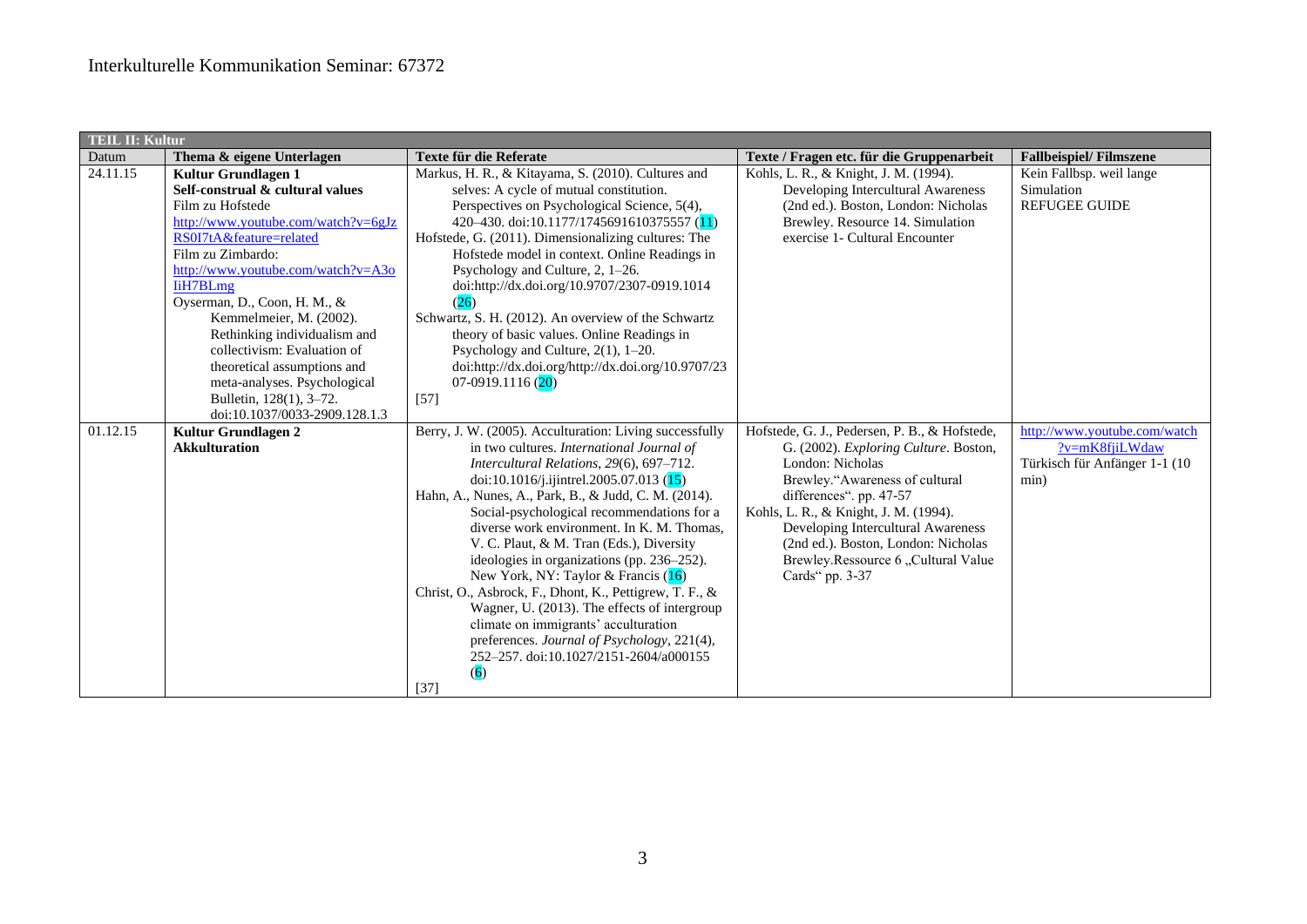| 08.12.15 | Intergruppenkontakt<br>Vezzali, L., Stathi, S., Giovannini,<br>D., Capozza, D., & Trifiletti,<br>E. $(2015)$ . The greatest magic<br>of Harry Potter: Reducing<br>prejudice. Journal of Applied<br>Social Psychology, 45(2),<br>$105 - 121$ .<br>doi:10.1111/jasp.12279 | Dixon, J., Durrheim, K., & Tredoux, C. (2005). Beyond<br>the optimal contact strategy: A reality check for<br>the contact hypothesis. American Psychologist,<br>60(7), 697-711. doi:10.1037/0003-<br>066X.60.7.697(14)<br>Pettigrew, T. F. (1997). Generalized intergroup contact<br>effects on prejudice. Personality and Social<br>Psychology Bulletin, 23(2), 173-185.<br>doi:10.1177/0146167297232006 (12)<br>Christ, O., Schmid, K., Lolliot, S., Swart, H., Stolle, D.,<br>Tausch, N.,  Hewstone, M. (2014). Contextual<br>effect of positive intergroup contact on outgroup<br>prejudice. Proceedings of the National Academy<br>of Sciences, 111(11), 3996-4000.<br>doi:10.1073/pnas.1320901111 $(4)$                                                                    | Kohls, L. R., & Knight, J. M. (1994).<br>Developing Intercultural Awareness<br>(2nd ed.). Boston, London:<br>Nicholas Brewley. Simulation<br>Exercise 2- Minoria-Majoria<br>Simulatio<br>http://www.understandingprejudice.org/se<br>gregation/ | Kein Fallbsp. weil lange<br>Simulation                                                                                                                                                                 |
|----------|-------------------------------------------------------------------------------------------------------------------------------------------------------------------------------------------------------------------------------------------------------------------------|----------------------------------------------------------------------------------------------------------------------------------------------------------------------------------------------------------------------------------------------------------------------------------------------------------------------------------------------------------------------------------------------------------------------------------------------------------------------------------------------------------------------------------------------------------------------------------------------------------------------------------------------------------------------------------------------------------------------------------------------------------------------------------|-------------------------------------------------------------------------------------------------------------------------------------------------------------------------------------------------------------------------------------------------|--------------------------------------------------------------------------------------------------------------------------------------------------------------------------------------------------------|
|          |                                                                                                                                                                                                                                                                         | [30]                                                                                                                                                                                                                                                                                                                                                                                                                                                                                                                                                                                                                                                                                                                                                                             |                                                                                                                                                                                                                                                 |                                                                                                                                                                                                        |
| 15.12.15 | Love versus Culture? Einfluss von<br>Kultur und Ingroup Status auf<br>intime Beziehungen                                                                                                                                                                                | Brown, L. M., McNatt, P. S., & Cooper, G. D. (2003).<br>Ingroup romantic preferences among Jewish and<br>non-Jewish White undergraduates. International<br>Journal of Intercultural Relations, 27(3), 335-<br>354. doi:10.1016/S0147-1767(03)00015-4 (20)<br>Heine, S. J., Foster, J.-A. B., & Spina, R. (2009). Do<br>birds of a feather universally flock together?<br>Cultural variation in the similarity-attraction<br>effect. Asian Journal of Social Psychology,<br>$12(4)$ , 247-258. doi:10.1111/j.1467-<br>839X.2009.01289.x (11)<br>Wang, H., Kao, G., & Joyner, K. (2006). Stability of<br>interracial and intraracial romantic<br>relationships among adolescents. Social<br>Science Research, 35(2), 435–453.<br>doi:10.1016/j.ssresearch.2004.10.001 (18)<br>[59] | Kumbier, D., & Schultz von Thun, F. (2011).<br>Interkulturelle Kommunikation:<br>Methoden, Modelle, Beispiele (5th<br>ed.). Reinbek: Germany: Rowohlt<br>Taschenbuch.131-149. Sorry<br>Schatz, aber ich verstehe nur<br>spanisch                | Grenzenlose Beziehungen<br>CampusTV Cottbus<br>https://www.youtube.com/watc<br>h?v=IlL4pzC9do4<br>(06:57)<br>REP heiratet Afrikanerin <3<br>https://www.youtube.com/watc<br>h?v=KTe7ZHJE9uE<br>(03:56) |